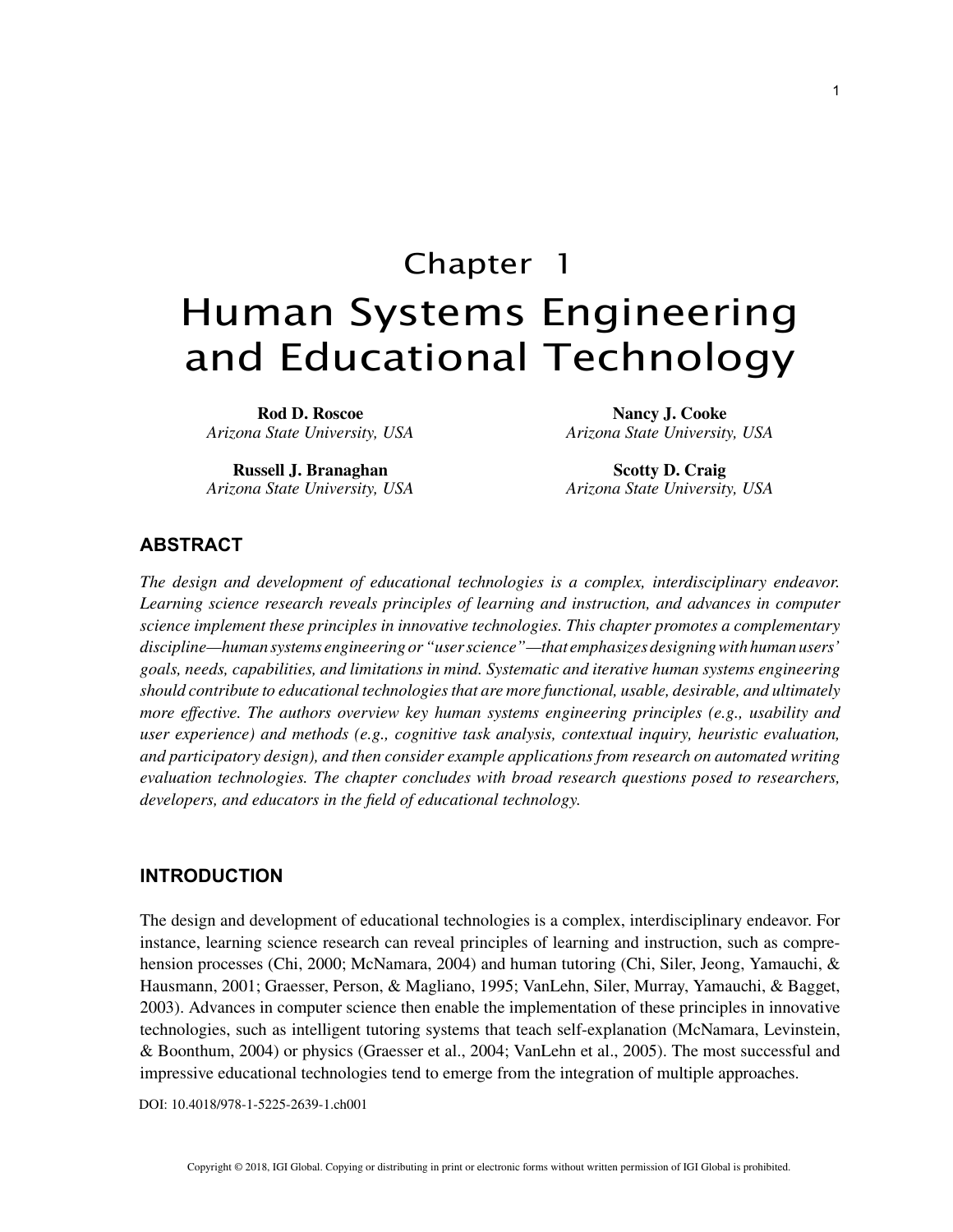One question is whether such work addresses the full scope of human users' (e.g., students and teachers) needs. A typical approach for educational technology research is to first develop a functional system and then evaluate it in lab or classroom studies. These tests include measures of learning or other growth, and may incorporate student perception or reaction data. This information is useful for pinpointing flaws to repair, and can sometimes explain mixed results (e.g., discovering that scaffolding hints were not grade-level appropriate). However, identifying problems may be possible earlier and less expensively via iterative usability testing. For instance, a handful of students might be asked to read and explain potential hints before the scripts are ever coded into the system. If students stumble or express confusion, revisions could make the text more readable. A "failed" study could be avoided.

In this review-style chapter, we promote a third research discipline that complements learning science and computer science, but which appears underrepresented in educational technology. This discipline—human systems engineering (or "user science")—entails research and design that takes into account human users' broad goals, needs, capabilities, and limitations. Notably, some "human factors" have been addressed across decades of learning science and computer science. For example, researchers have examined learners' achievement goals (Harackiewicz, Barron, Pintrich, Elliot, & Thrash, 2002), feedback needs (Shute, 2008), prior knowledge (Shapiro, 2004), and misconceptions (Chi, Roscoe, Slotta, & Chase, 2012). Similarly, artificial intelligence and learning analytics advances (Baker & Yacef, 2009; Berland, Baker, & Blikstein, 2014; Desmarais & Baker, 2012) enable technologies that adapt to learners' knowledge and performance (Aleven, McClaren, Sewall, & Koedinger, 2009; VanLehn, 2006), strategies (Winne & Hadwin, 2013), and emotions (Calvo & D'Mello, 2010; Woolf et al., 2009).

To the extent that users of these technologies are "learners" and "teachers," any work that supports learning and teaching can be considered "user centered." However, there are aspects of user needs that go beyond instruction. A central assumption is that systematic and iterative human systems engineering can contribute to educational technologies that are more functional, usable, and desirable, ultimately resulting in systems that are more effective. We first introduce human systems engineering along with key principles (e.g., usability; Nielsen & Budiu, 2013) and methods (e.g., knowledge elicitation; Cooke, 1994). To make these concepts more concrete, we then discuss examples from the development of automated writing evaluation systems.

# **HUMAN SYSTEMS ENGINEERING**

Human systems engineering is an integrative discipline with foundations in cognitive science, human factors, human systems integration, psychology, user-centered design, and related fields. A central tenet of human systems engineering is that application of human psychology—with additional insights drawn from fields such as anthropology, neuroscience, physiology, and sociology—is needed to engineer systems that maximize functionality, usability, and desirability within their situational and organization contexts.

A failure to address human factors can be a substantial source of "error" in complex, technical environments (Cooke & Durso, 2008; Woods, Leveson, & Hollnagel, 2012). For example, in medical settings, patients' lives may be endangered when devices possess confusing or hard-to-read interfaces (Garrouste-Orgeas, Philipart, Bruel, Max, Lau, & Misset, 2012). Likewise, new car features must be weighed against human limitations of attention (Kujala, 2013), or may be designed to offset such limitations (Lee, McGehee, Brown, & Reyes, 2002). Only by understanding how humans think, decide, act under stress, and more can we engineer products that humans can use safely, correctly, and reliably.